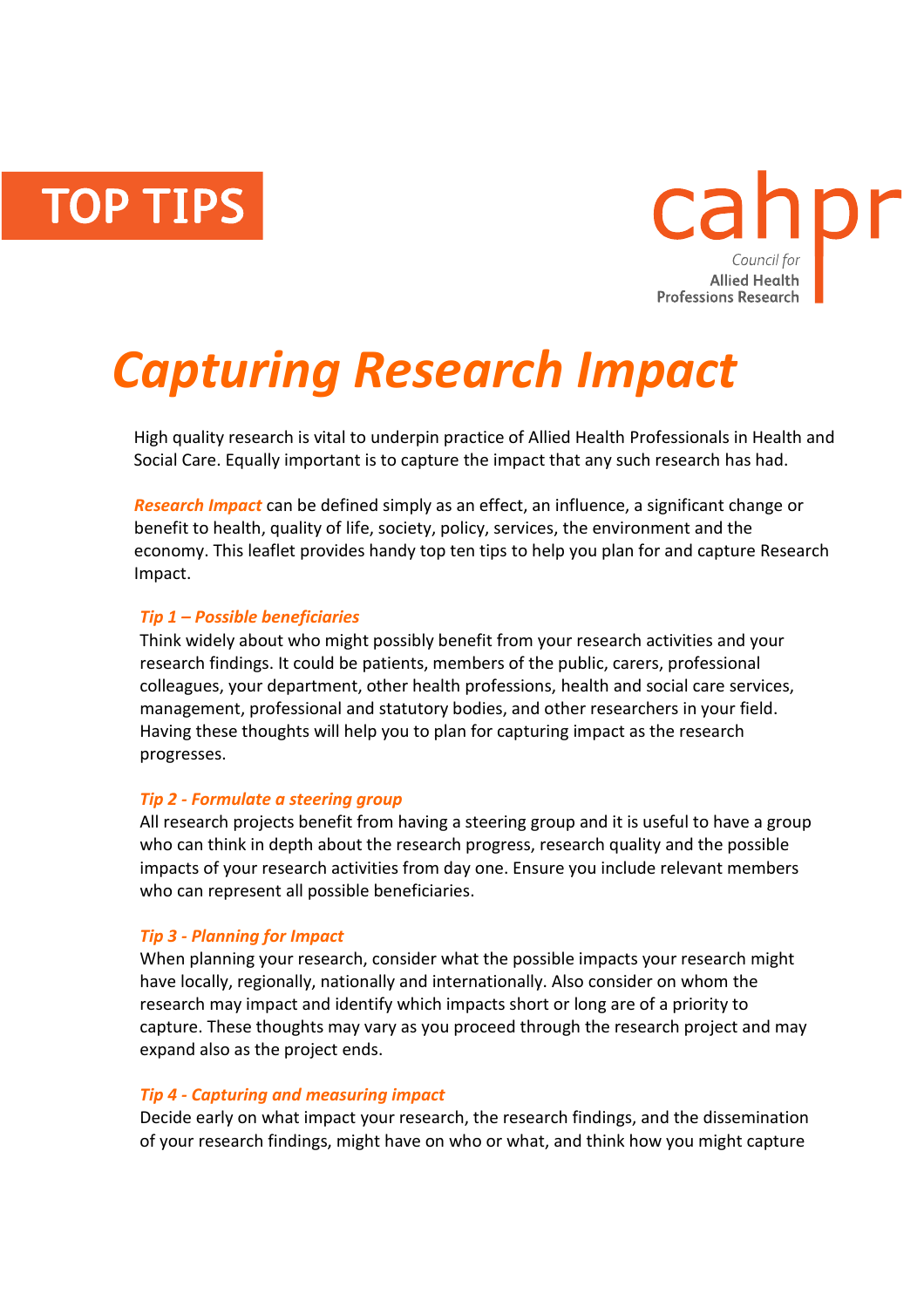and measure this impact e.g. through interviews, questionnaires, observation, changes in policy, economic evaluation, service evaluation, service audits, outcome measurement. Be ready to capture and measure impact as it happens throughout your research process and beyond.

#### *Tip 5 – Consider participation impact*

Depending on the type of research being undertaken participants in the research project often indicate that they have benefited from wider aspects of the research process, for example, in qualitative studies which include focus groups, participants will often say that they feel that they have benefited from having the opportunity to discuss certain issues with others in a safe environment. So involvement in research alone can have benefits which in itself is a potential impact.

#### *Tip 6 - Corroborators of impact content*

Develop a list as the research progresses of key individuals who would be able to corroborate the impact the research has had on them. These key individuals will be important for you to contact during the project, at the final stages of the project and on an ongoing basis. As impact is not necessarily an immediate factor.

### *Tip 7 - Reflecting on impact*

Whilst your research is taking place keep reflecting on possible impact developments capture impacts as they occur if it all possible and discuss these with your stakeholder group. For example, some clinical research activities may at an early stage lead to changes in service delivery at a local level. Capture this and monitor it as it progresses.

#### *Tip 8 - Discuss findings*

Once your research is completed meet with the steering group and potential beneficiaries to have in-depth discussions about any obvious and immediate impacts of the research and make plans as to how to capture and measure the impact on a regular basis via reports, questionnaires, interviews, further data collection, etc.

#### *Tip 9 – Disseminate findings*

Disseminate the findings of your research via academic, lay and professional journals, writing at different levels for different audiences and also disseminate your findings via conference presentations. This alone is not impact but dissemination of your findings can lead to impact in itself e.g. by individuals who read your work, implementing your findings. Look carefully at who has cited your work and note what influence your work has had on theirs.

#### *Tip 10 - Building on Impact*

Impact of research can take some time to occur and in some cases impacts can continually expand and grow over a considerable amount time, e.g. 20 years. It is useful therefore to keep in touch with your corroborators, and those who have implemented your research findings and ascertain what the ongoing impact of this research contribution has been for them.